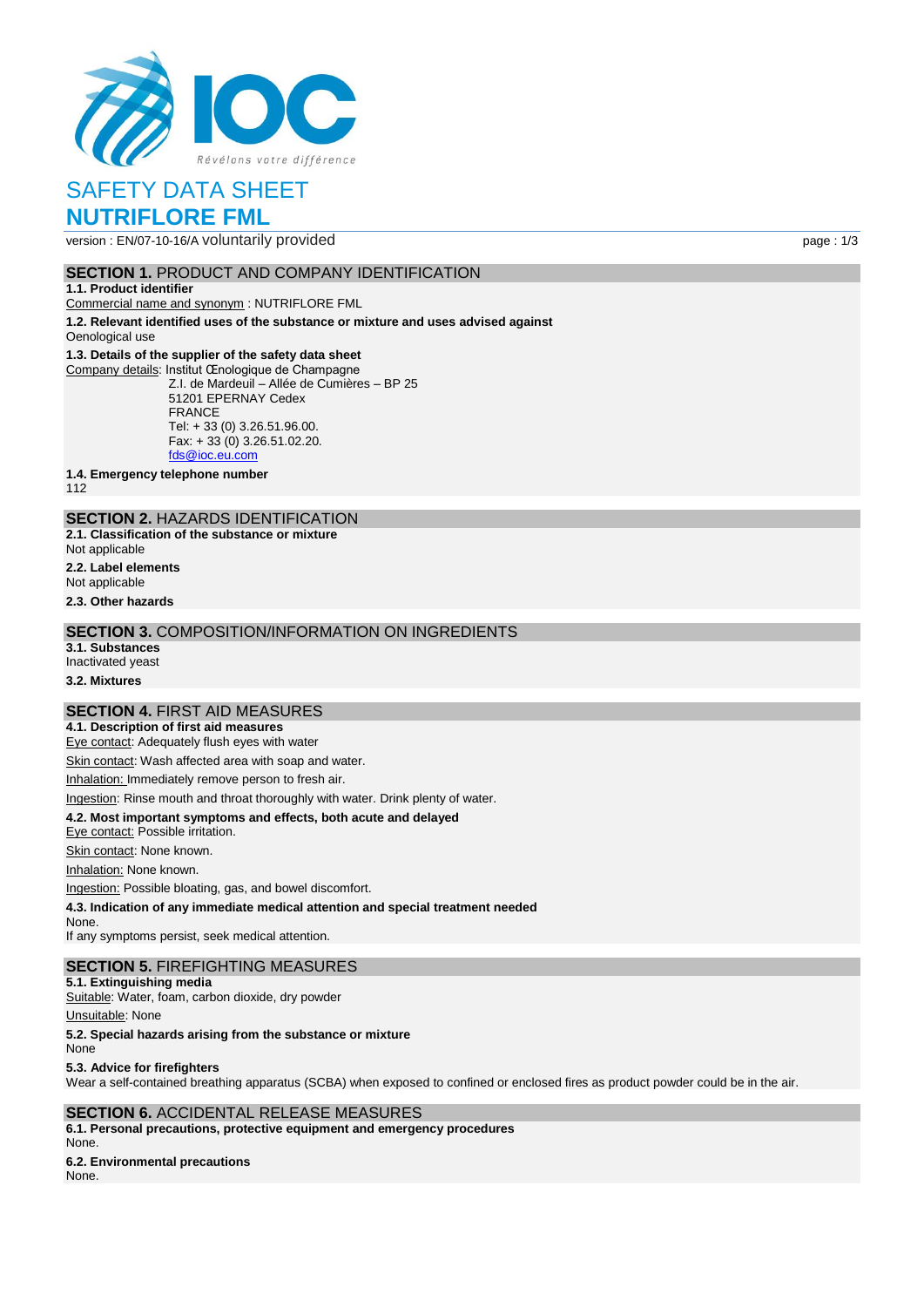

version : EN/07-10-16/A voluntarily provided page : 2/3

#### **6.3. Methods and material for containment and cleaning up**

Use a vacuum or broom and dust pan. Vacuum up or sweep the spill into a dust pan. Powder may be collected in a container or bag before being placed in the trash. Dispose of waste in the proper receptacle for trash.

**6.4. Reference to other sections**

See Section 8 for personal protective equipment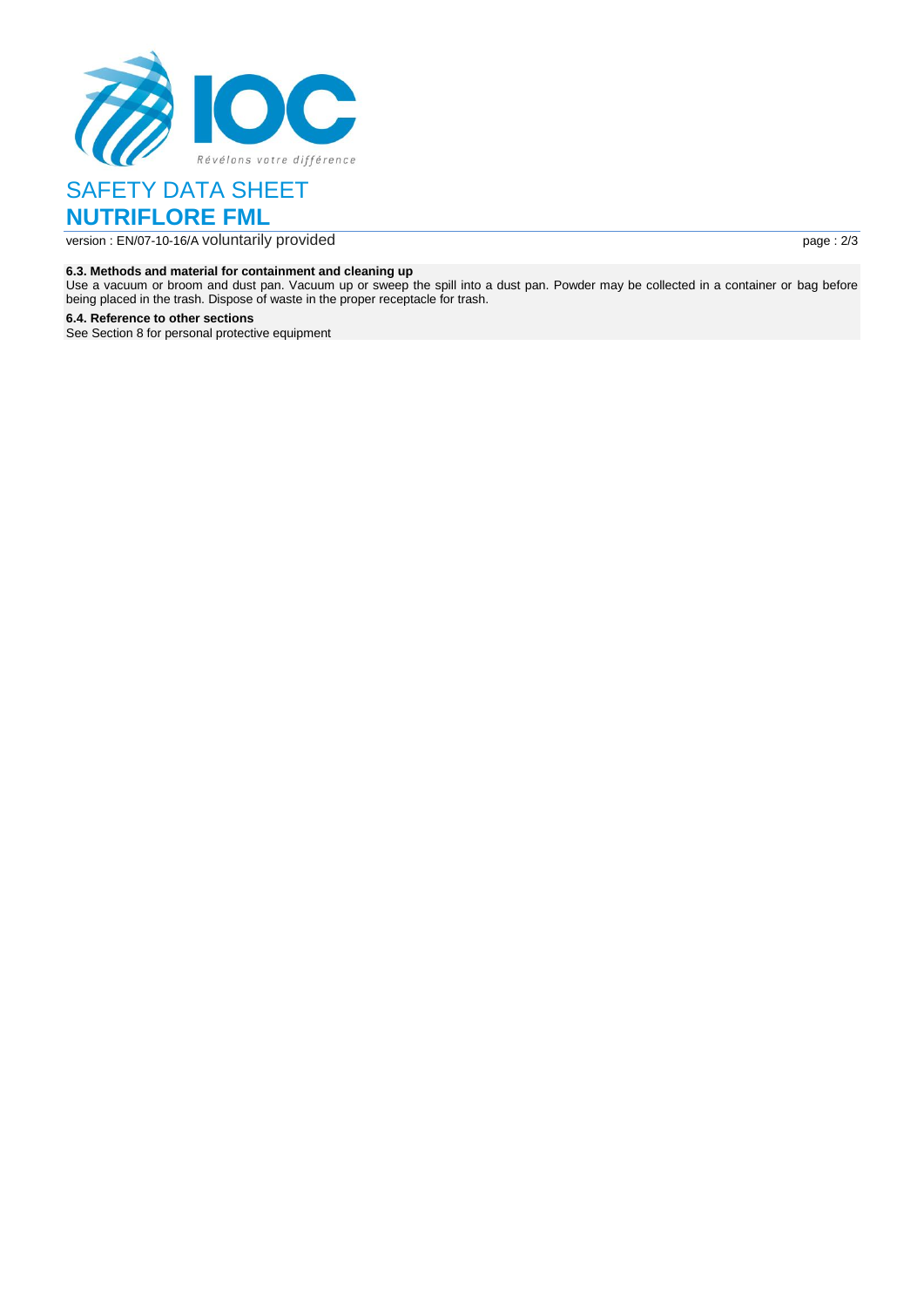

version : EN/07-10-16/A voluntarily provided page : 3/3

## **SECTION 7.** HANDLING AND STORAGE

**7.1. Precautions for safe handling** Handling: Avoid breathing dust. Avoid contact with eyes.

Occupational hygiene: Wash hands thoroughly after handling.

**7.2. Conditions for safe storage, including any incompatibilities**

Risks: Not at risk for corrosion, fire, explosion, or chemical reaction.

Place of storage: No special instruction to minimize risks (see above). Store according to label directions to maintain label guarantees.

Fire/explosion protection: None needed.

**7.3. Specific end use(s)** None

## **SECTION 8.** EXPOSURE CONTROL / PERSONAL PROTECTION

**8.1. Control parameters** Exposure limits: No limit. Biological limits: No limit. **8.2. Exposure controls Engineering: None** Eye/face protection: Protective glasses should be worn in conditions of excessive dusting. Skin: Hand: None Skin : Other: None. Wear appropriate clothing for work. Respiratory protection: Protective mask should be worn in conditions of excessive dusting. **Thermal protection: None** Environmental exposure: None

## **SECTION 9.** PHYSICAL AND CHEMICAL PROPERTIES

**9.1. Information on basic physical and chemical properties** Apperance : Beige to tan powder Odour : Not determined Odour threshold : Not determined pH : No data available Melting / freezing point : No data available Initial boiling point and boiling range : No data available Flash point : No data available Evaporation rate: No data available Flammability (solid, gas) : No data available Upper/lower flammability or explosive limits: No data available Vapour pressure : No data available Vapour density: No data available Relative density: No data available Solubility(ies); Easily soluble Partition coefficient: n-octanol/water: No data available Auto-ignition temperature: No data available Decomposition temperature: Not determined Viscosity : No data available Explosive properties: No data available Oxidising properties: No data available **9.2. Other information**

## **SECTION 10. STABILITY AND REACTIVITY**

**10.1. Reactivity** Not reactive **10.2. Chemical stability Stable**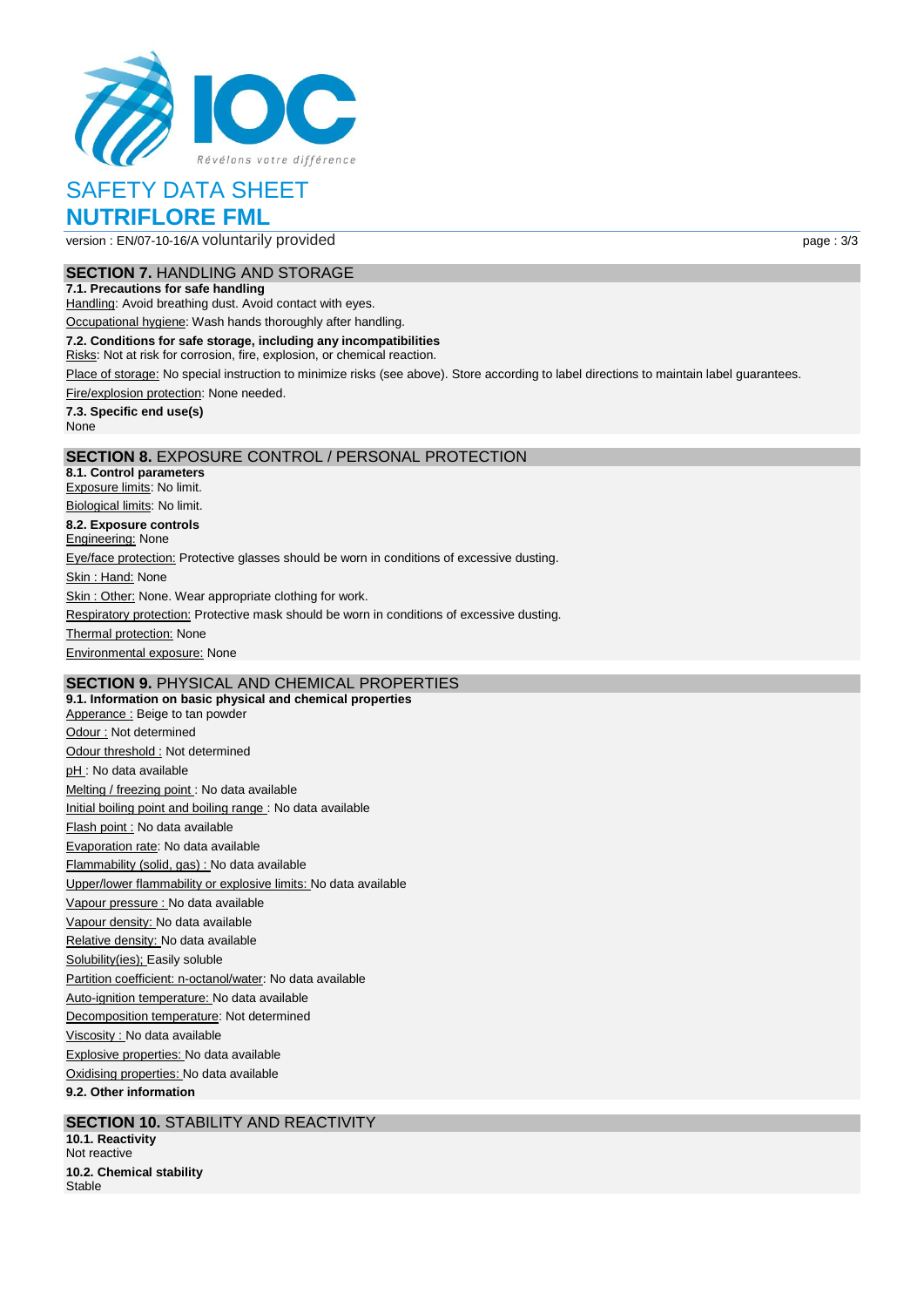

version : EN /07 -10 -16 / A voluntarily provided page :

**10.3. Possibility of hazardous reactions** None **10.4. Conditions to avoid** None

page: 4/3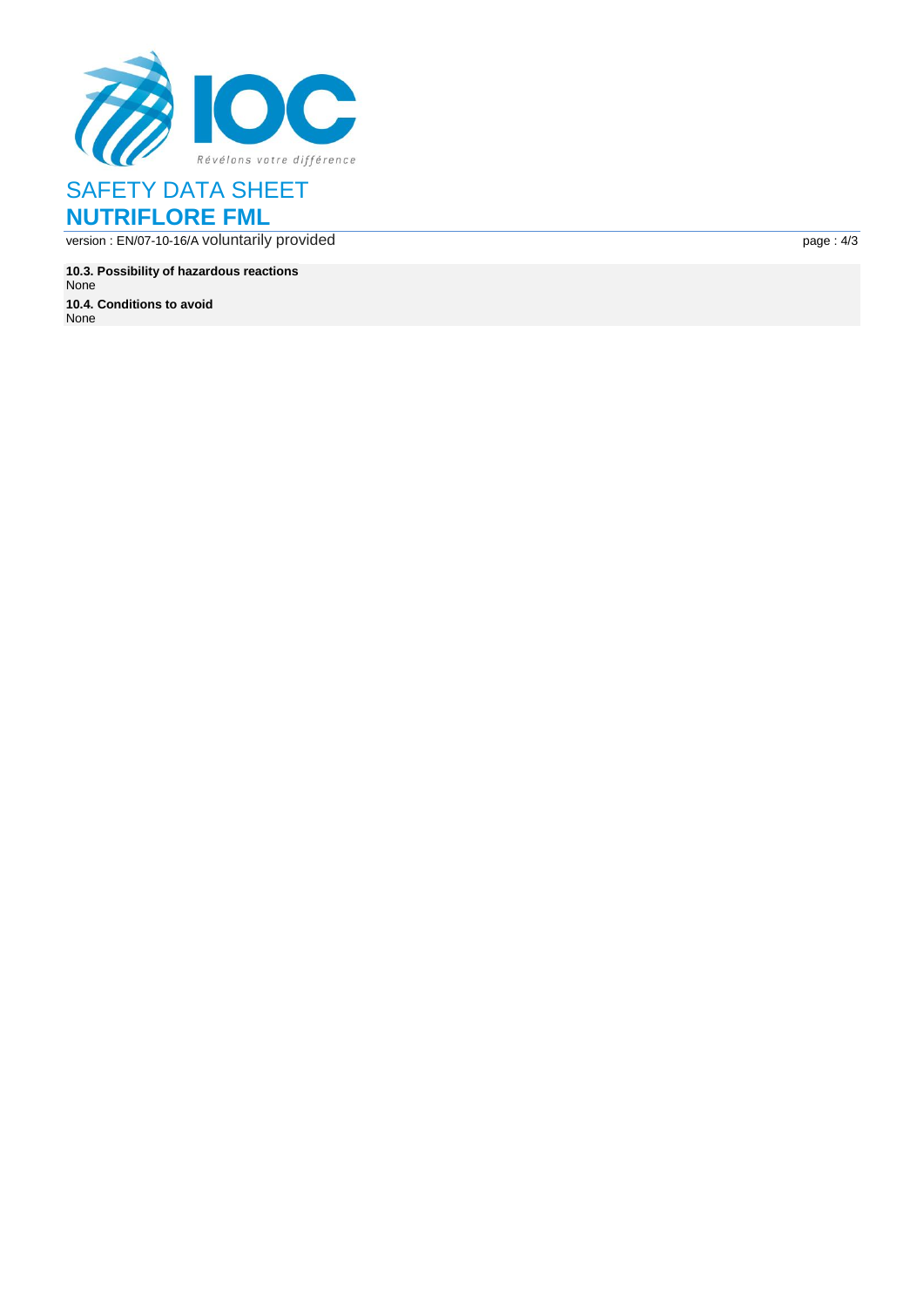

version : EN/07-10-16/A voluntarily provided page : 5/3

**10.5. Incompatible materials** None

#### **10.6. Hazardous decomposition products** None

## **SECTION 11.** TOXICOLOGICAL INFORMATION

**11.1. Information on toxicological effects**

Acute toxicity: No known effects. Skin corrosion/irritation: Possible irritation to skin.

Eye damage/irritation: Possible irritation to eye.

Respiratory /Skin sensitization: Possible allergic reaction or sensitization. CMR (Carcinogenity, germ cell Mutagenicity, Reproductive toxicity): No known effects.

## **SECTION 12.** ECOLOGICAL INFORMATION

**12.1. Toxicity** No known ecological effects. **12.2. Persistence and degradability** No persistence and the substance is bio-degradable. **12.3. Bioaccumulative potential**

None **12.4. Mobility in soil** Not relevant **12.5. Results of PBT and vPvB assessment** Not relevant

**12.6. Other adverse effects** None

#### **SECTION 13.** DISPOSAL CONSIDERATIONS **13.1. Waste treatment methods**

Product and packaging can be disposed of in regular trash or waste. No special disposal method required. Follow all applicable local laws for recycling, bagging, and disposal of trash.

## **SECTION 14.** TRANSPORT INFORMATION **14.1. UN number** Not relevant **14.2. UN proper shipping name** Not relevant

**14.3. Transport hazard class(es)** Not classified as dangerous. **14.4. Packing group** Not relevant **14.5. Environmental hazards**

None

**14.6. Special precautions for user** None

**14.7. Transport in bulk according to Annex II of MARPOL 73/78 and the IBC Code** Not relevant

## **SECTION 15.** REGULATORY INFORMATION

**15.1. Safety, health and environmental regulations/legislation specific for the substance or mixture**

This product is not required to be registered under REACH **15.2. Chemical safety assessment** Not relevant

## **SECTION 16.** OTHER INFORMATION

Compliance with Regulation (EU) No 453/2010 of 20 May 2010